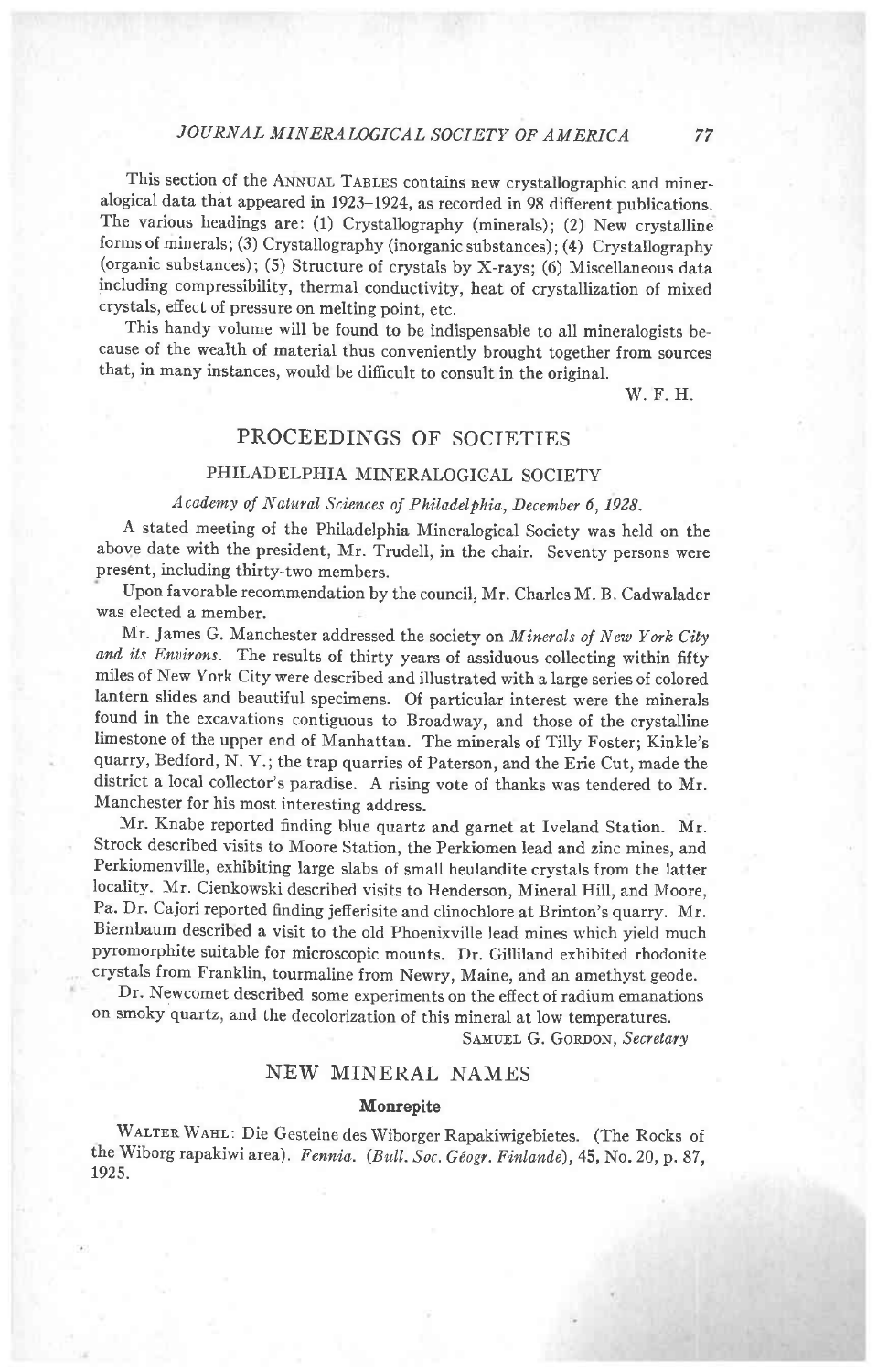NAME: From the locality, Monrepos, near Wiborg, Finland.

CHEMICAL PROPERTIES: A ferro-ferri-mica. H<sub>2</sub>K Fe"<sub>3</sub>Fe"' (SiO<sub>4</sub>)<sub>3</sub>. Analysis: (quoted from H. Struve, Mém. Acad. Imp. Sci. St. Petersburg, Ser. VII, 1863, TVI No. 4) SiO<sub>2</sub> 32.73, TiO<sub>2</sub> 1.93, Al<sub>2</sub>O<sub>3</sub> 13.49, Fe<sub>2</sub>O<sub>3</sub> 15.41, FeO 23.39, MnO 0.84, MgO 1.77, Na<sub>2</sub>O 0.48, K<sub>2</sub>O 8.73, H<sub>2</sub>O 0.75. Sum 99.52.

OCCURRENCE: Found as the black mica of the rapakiwi granite.

W. F. FOSHAG

#### Pseudoglaucophane

L. DUPARC: Sur une amphibole du groupe de la glaucophane. (An Amphibole of the Glaucophane Group). Compt. Rend. Soc. Phys. Hist. Nat. Geneve, 44, 48-49, 1927.

CRYSTALLOGRAPHIC PROPERTIES: Crystals greatly elongated with (110) and rarely  $(010)$ .

OPTICAL PROPERTIES: Plane of the optic axes perpendicular to (100). Acute bisectrix=X. Y=Z of normal glaucophane. Birefringence:  $\gamma - \alpha = 0.014$ ,  $\gamma - \beta$ =0.0015,  $\beta-\alpha$ =0.0115. Pleochroism: X=pale yellow, Y=dark blue, Z= dark violet. Extinction Y on  $(100) = 6^{\circ}$ .  $2V = 40^{\circ}$ .

OCCURRENCE: Found as a zone about normal glaucophane from the Urals. Also in a glaucophane schist (locality not given).

W. F. F.

#### Ferrothorite

A. LACROIX: Minéralogie de Madagascar, vol. 3, pp. 309-310, 1923.

NAME: a ferriferous thorite.

CHEMICAL PROPERTIES: SiO<sub>2</sub> 12.6, ThO<sub>2</sub> 61.5, U<sub>3</sub>O<sub>8</sub> 2.8, Fe<sub>2</sub>O<sub>3</sub> 13.1, H<sub>2</sub>O+ 5.5, H<sub>2</sub>O-4.0; Sum 99.5.

OCCURRENCE: As reddish brown crystals several centimeters in length at Befarita, Madagascar, associated with betafite.

W. F. F.

### NEW DATA

#### Rhomboclase

JOSEPH KRENNER: Zwei neue Mineralien aus Ungarn. (Two new minerals from Hungary). Centr. Min. Geol., 1928. Abt. A, No. 8, 265-268. Preliminary description: Akademiai Értesítö., 2, 96, 1891.

NAME: In allusion to its rhombic form and good cleavage.

CHEMICAL PROPERTIES: An acid sulfate of iron. Fe<sub>2</sub>O<sub>3</sub> · 4SO<sub>3</sub> · 9H<sub>2</sub>O. Analysis (by Josef Loczka): SO<sub>3</sub> 49.27, Fe<sub>2</sub>O<sub>3</sub> 24.54, FeO 0.35, CuO 0.03, CaO 0.10, Mg (Na2)O 0.15, Al tr., H<sub>2</sub>O (by difference) 25.54. Before the blowpipe large fragments shrink together and leave a cokelike slag, small fragments fuse to a pearl gray enamel.

CRYSTALLOGRAPHIC PROPERTIES: Orthorhombic. Crystals are tabular in habit. Forms:  $c$  (001),  $p$  (111),  $m$  (110),  $b$  (010),  $d$  (011).  $a:b:c=0.56965:1:0.94644$ .  $m : m = 58^{\circ}36', p : p = 101^{\circ}28'.$  Basal cleavage good.

PHYSICAL AND OPTICAL PROPERTIES: Color, colorless to gray. Transparent to opaque. Luster vitreous to greasy. Hd=gypsum. Flexible. Biaxial, negative. Axial angle large.  $2H_0 = 137°9'$ . Plane of the optic axes parallel to (100). Bire